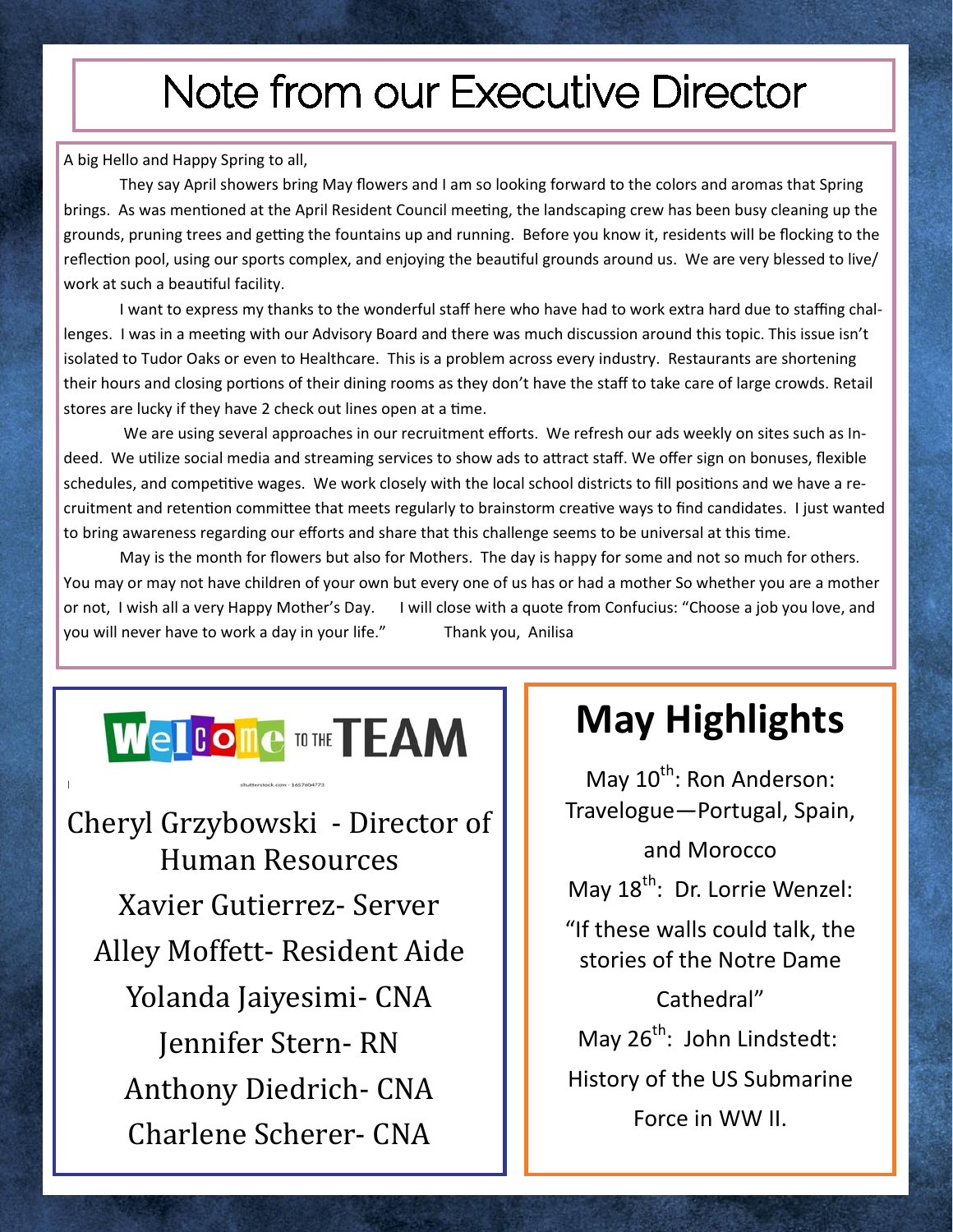# **News and Notes**



Acorn submissions are due by the 15th of each month to insure they are included in the following month's issue.

Please place submissions in the tray on the file cabinet in the PLR.

### FOOD COMMITTEES

**Independent Living: Every third Thursday of month ~sign up at the Hostess Station ~1:00 in Oak Ridge Dining Room**

**Windsor Manor: Every second Thursday of month at 2:30pm Windsor House: Every second Thursday of month at 3:30pm**

**Announcements from Dayle Bugalski, Director of Wellness** May 2, 9, 16, 23 and June 6 – Saddle up for lots of fun with a Line Dancing Class in MPR from 1:00pm - 1:45pm

May  $19$  – TO Happy Hour Trivia Competition in the OWT 3-4:30pm. Register your team of 4 in the Wellness Office by May 16. Maximum of 7 teams. Congrats to our April winners Gerri B, Beth S, Jane S & Kathy R!

May 23 – Wellness Lecture in OWT  $\omega$  3pm with guest pharmacist!



**6:30 pm Channel 955 on your TV**

### **May Movie Line Up**

**th— Sea Biscuit th — Being The Ricardos**  $20^{th}$  — Dog **th— Lincoln** 

### **Saturday Night BINGO**



**Sign up in the library**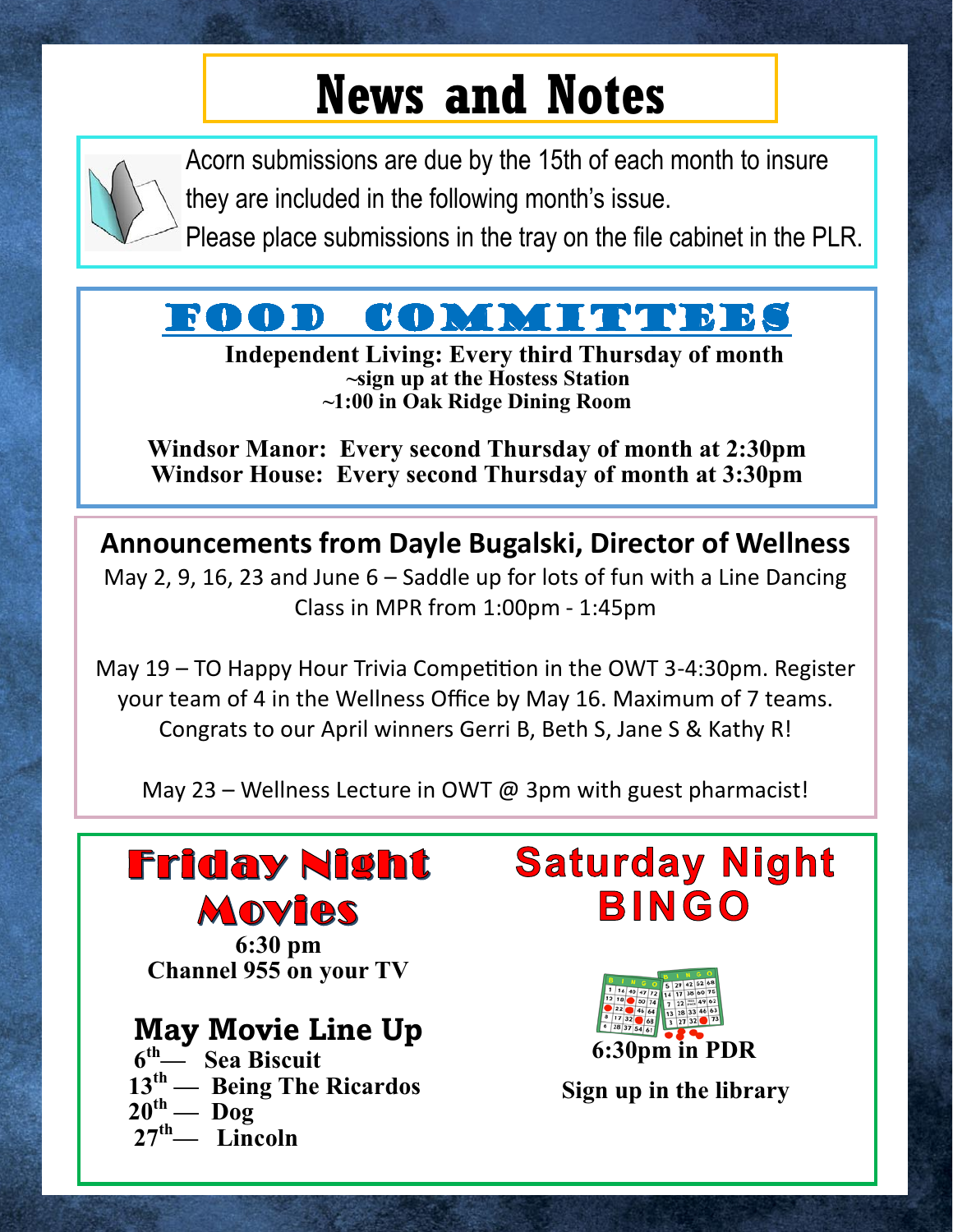### **Tudor Oaks Storyteller's Group**

Do you like to write stories? Do you like to tell stories? Join us every Thursday morning at 10:30am in the Private Dining Room to discuss various subjects.

#### STORYTELLERS SUGGESTED TOPICS

### **MAY 2022**

**Week 63- May 5th**- Describe your favorite Mother's Day memory.

**Week 64- May 12th**- Imagine that you finally become very famous-how do you think that your life would change?

**Week 65- May 19th-** If you could get away with doing something without it having any consequences, what would it be?

**Week 66 -May 26th-** What is something that you have done that you never thought you would do?



 *Questions? Please contact Lisa Runte, in the Lifestyles Department.* 

*414-529-0100 x2853*



**Kentucky Derby Party—Olive Wood Theater**

Saturday, May 7<sup>th</sup>, 2022—Doors Open at 2:30 pm

Sign up & pay \$5.00 (cash) in the dining room lounge on:

April 21st 4pm-5:30pm or April 24<sup>th</sup> 11am-12:30pm

Pony Race Betting \$2.00 cash per wager

This is an Independent Living Activities Committee Fundraiser